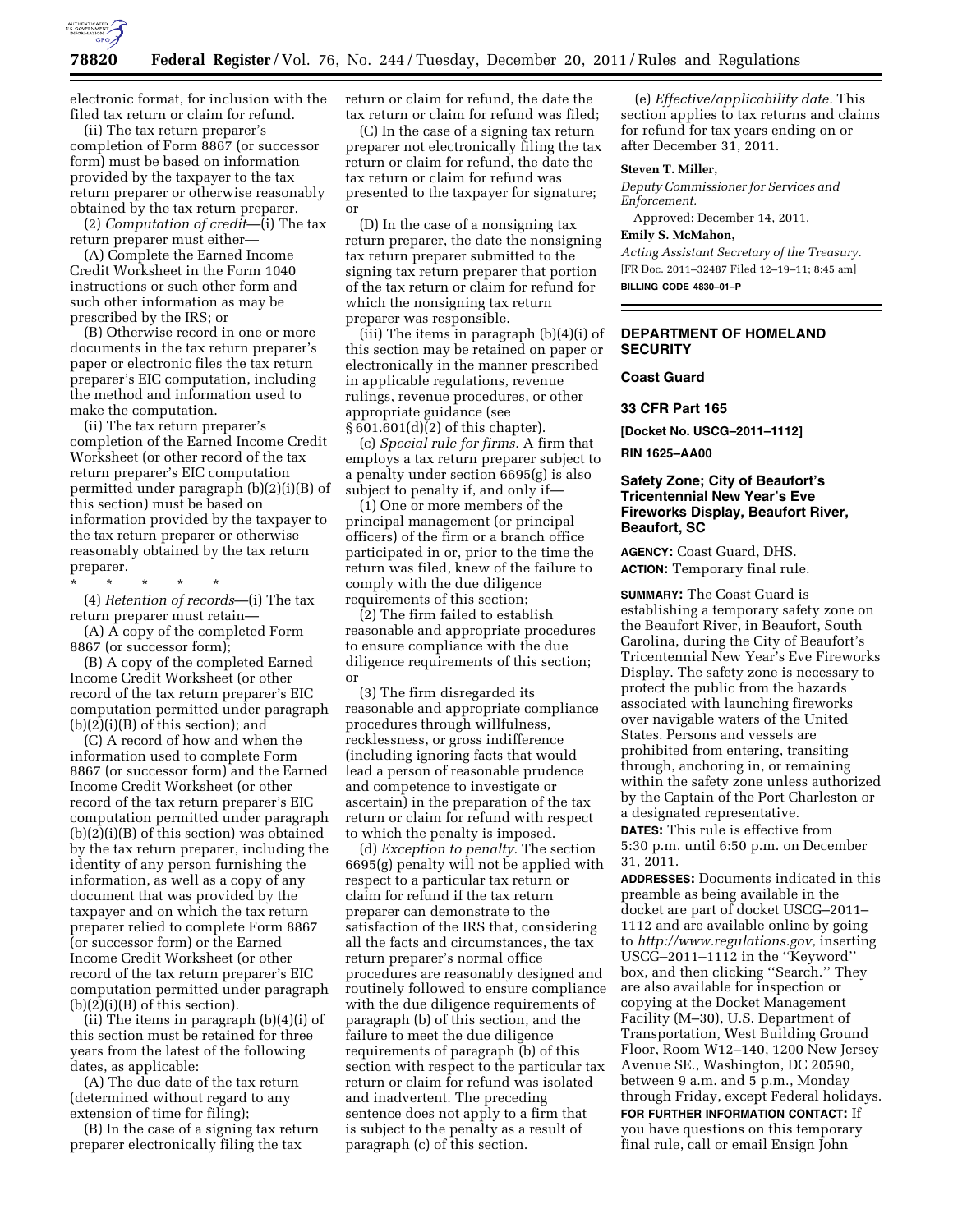Santorum, Sector Charleston Office of Waterways Management, Coast Guard; telephone (843) 740–3184, email *[John.R.Santorum@uscg.mil.](mailto:John.R.Santorum@uscg.mil)* If you have questions on viewing the docket, call Renee V. Wright, Program Manager, Docket Operations, telephone (202) 366–9826.

### **SUPPLEMENTARY INFORMATION:**

### **Regulatory Information**

The Coast Guard is issuing this temporary final rule without prior notice and opportunity to comment pursuant to authority under section 4(a) of the Administrative Procedure Act (APA) (5 U.S.C. 553(b)). This provision authorizes an agency to issue a rule without prior notice and opportunity to comment when the agency for good cause finds that those procedures are ''impracticable, unnecessary, or contrary to the public interest.'' Under 5 U.S.C.  $553(b)$ <sup>[B]</sup>, the Coast Guard finds that good cause exists for not publishing a notice of proposed rulemaking (NPRM) with respect to this rule because the Coast Guard did not receive notice of the fireworks display until December 1, 2011. As a result, the Coast Guard did not have sufficient time to publish an NPRM and to receive public comments prior to the fireworks display. Any delay in the effective date of this rule would be contrary to the public interest because immediate action is needed to minimize potential danger to the public during the fireworks display.

For the same reason discussed above, under 5 U.S.C. 553(d)(3) the Coast Guard finds that good cause exists for making this rule effective less than 30 days after publication in the **Federal Register**.

### **Basis and Purpose**

The legal basis for the rule is the Coast Guard's authority to establish regulated navigation areas and other limited access areas: 33 U.S.C. 1231; 46 U.S.C. chapter 701, 3306, 3703; 50 U.S.C. 191, 195; 33 CFR 1.05–1, 6.04–1, 6.04–6, 160.5; Public Law 107–295, 116 Stat. 2064; Department of Homeland Security Delegation No. 0170.1.

The purpose of the rule is to protect the public from the hazards associated with launching fireworks over navigable waters of the United States.

## **Discussion of Rule**

On New Year's Eve, a fireworks display will be held in Beaufort, South Carolina. The fireworks will be launched from a barge, which will be located on the Beaufort River. The fireworks will explode over the Beaufort River. The fireworks display is

scheduled to commence at 6 p.m. and conclude at 6:20 p.m.

The temporary safety zone encompasses certain waters of the Beaufort River in Beaufort, South Carolina. The safety zone will be enforced from 5:30 p.m. on December 31, 2011, 30 minutes prior to the scheduled commencement of the fireworks display at approximately 6 p.m., to ensure the safety zone is clear of persons and vessels. Enforcement of the safety zone will cease at 6:50 p.m. on December 31, 2011, 30 minutes after the scheduled conclusion of the fireworks display, to account for possible delays. Persons and vessels are prohibited from entering, transiting through, anchoring in, or remaining within the safety zone unless authorized by the Captain of the Port Charleston or a designated representative. Persons and vessels desiring to enter, transit through, anchor in, or remain within the safety zone may contact the Captain of the Port Charleston by telephone at (843) 740– 7050, or a designated representative via VHF radio on channel 16, to request authorization. If authorization to enter, transit through, anchor in, or remain within the safety zone is granted by the Captain of the Port Charleston or a designated representative, all persons and vessels receiving such authorization must comply with the instructions of the Captain of the Port Charleston or a designated representative. The Coast Guard will provide notice of the safety zone by Local Notice to Mariners, Broadcast Notice to Mariners, and onscene designated representatives.

### **Regulatory Analyses**

We developed this rule after considering numerous statutes and executive orders related to rulemaking. Below we summarize our analyses based on 13 of these statutes or executive orders.

### **Regulatory Planning and Review**

Executive Orders 13563, Improving Regulation and Regulatory Review, and 12866, Regulatory Planning and Review, direct agencies to assess the costs and benefits of available regulatory alternatives and, if regulation is necessary, to select regulatory approaches that maximize net benefits (including potential economic, environmental, public health and safety effects, distributive impacts, and equity). Executive Order 13563 emphasizes the importance of quantifying both costs and benefits, of reducing costs, of harmonizing rules, and of promoting flexibility. This rule has not been designated a significant regulatory action under section 3(f) of

Executive Order 12866. Accordingly, the Office of Management and Budget has not reviewed this regulation under Executive Order 12866.

The economic impact of this rule is not significant for the following reasons: (1) The safety zone will be enforced for only one hour and twenty minutes; (2) although persons and vessels will not be able to enter, transit through, anchor in, or remain within the safety zone without authorization from the Captain of the Port Charleston or a designated representative, they may operate in the surrounding area during the enforcement period; (3) persons and vessels may still enter, transit through, anchor in, or remain within the safety zone if authorized by the Captain of the Port Charleston or a designated representative; and (4) the Coast Guard will provide advance notification of the safety zone to the local maritime community by Local Notice to Mariners and Broadcast Notice to Mariners.

#### **Small Entities**

Under the Regulatory Flexibility Act (5 U.S.C. 601–612), we have considered whether this rule would have a significant economic impact on a substantial number of small entities. The term ''small entities'' comprises small businesses, not-for-profit organizations that are independently owned and operated and are not dominant in their fields, and governmental jurisdictions with populations of less than 50,000.

The Coast Guard certifies under 5 U.S.C. 605(b) that this rule will not have a significant economic impact on a substantial number of small entities. This rule may affect the following entities, some of which may be small entities: the owners or operators of vessels intending to enter, transit through, anchor in, or remain within that portion of the Beaufort River encompassed within the safety zone from 5:30 p.m. until 6:50 p.m. on December 31, 2011. For the reasons discussed in the Regulatory Planning and Review section above, this rule will not have a significant economic impact on a substantial number of small entities.

#### **Assistance for Small Entities**

Under section 213(a) of the Small Business Regulatory Enforcement Fairness Act of 1996 (Pub. L. 104–121), we offer to assist small entities in understanding the rule so that they can better evaluate its effects on them and participate in the rulemaking process.

Small businesses may send comments on the actions of Federal employees who enforce, or otherwise determine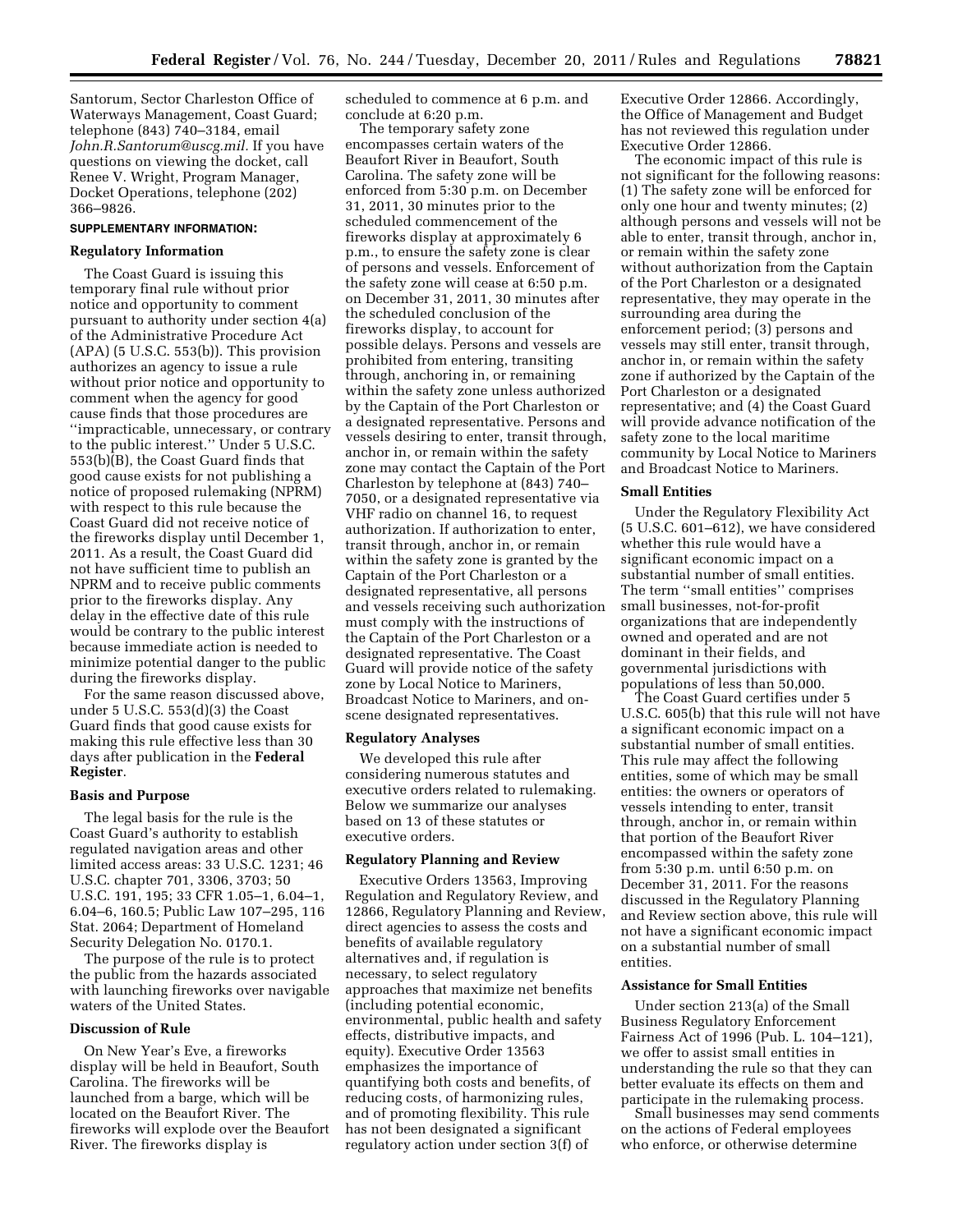compliance with, Federal regulations to the Small Business and Agriculture Regulatory Enforcement Ombudsman and the Regional Small Business Regulatory Fairness Boards. The Ombudsman evaluates these actions annually and rates each agency's responsiveness to small business. If you wish to comment on actions by employees of the Coast Guard, call 1–888–REG–FAIR (1–(888) 734–3247). The Coast Guard will not retaliate against small entities that question or complain about this rule or any policy or action of the Coast Guard.

## **Collection of Information**

This rule calls for no new collection of information under the Paperwork Reduction Act of 1995 (44 U.S.C. 3501– 3520).

### **Federalism**

A rule has implications for federalism under Executive Order 13132, Federalism, if it has a substantial direct effect on State or local governments and would either preempt State law or impose a substantial direct cost of compliance on them. We have analyzed this rule under that Order and have determined that it does not have implications for federalism.

### **Unfunded Mandates Reform Act**

The Unfunded Mandates Reform Act of 1995 (2 U.S.C. 1531–1538) requires Federal agencies to assess the effects of their discretionary regulatory actions. In particular, the Act addresses actions that may result in the expenditure by a State, local, or Tribal government, in the aggregate, or by the private sector of \$100,000,000 or more in any one year. Though this rule will not result in such an expenditure, we do discuss the effects of this rule elsewhere in this preamble.

### **Taking of Private Property**

This rule will not effect a taking of private property or otherwise have taking implications under Executive Order 12630, Governmental Actions and Interference with Constitutionally Protected Property Rights.

#### **Civil Justice Reform**

This rule meets applicable standards in sections 3(a) and 3(b)(2) of Executive Order 12988, Civil Justice Reform, to minimize litigation, eliminate ambiguity, and reduce burden.

### **Protection of Children**

We have analyzed this rule under Executive Order 13045, Protection of Children from Environmental Health Risks and Safety Risks. This rule is not an economically significant rule and does not create an environmental risk to health or risk to safety that may disproportionately affect children.

## **Indian Tribal Governments**

This rule does not have Tribal implications under Executive Order 13175, Consultation and Coordination with Indian Tribal Governments, because it does not have a substantial direct effect on one or more Indian Tribes, on the relationship between the Federal Government and Indian Tribes, or on the distribution of power and responsibilities between the Federal Government and Indian Tribes.

### **Energy Effects**

We have analyzed this rule under Executive Order 13211, Actions Concerning Regulations That Significantly Affect Energy Supply, Distribution, or Use. We have determined that it is not a ''significant energy action'' under that order because it is not a ''significant regulatory action'' under Executive Order 12866 and is not likely to have a significant adverse effect on the supply, distribution, or use of energy. The Administrator of the Office of Information and Regulatory Affairs has not designated it as a significant energy action. Therefore, it does not require a Statement of Energy Effects under Executive Order 13211.

#### **Technical Standards**

The National Technology Transfer and Advancement Act (NTTAA) (15 U.S.C. 272 note) directs agencies to use voluntary consensus standards in their regulatory activities unless the agency provides Congress, through the Office of Management and Budget, with an explanation of why using these standards would be inconsistent with applicable law or otherwise impractical. Voluntary consensus standards are technical standards (e.g., specifications of materials, performance, design, or operation; test methods; sampling procedures; and related management systems practices) that are developed or adopted by voluntary consensus standards bodies.

This rule does not use technical standards. Therefore, we did not consider the use of voluntary consensus standards.

### **Environment**

We have analyzed this rule under Department of Homeland Security Management Directive 023–01 and Commandant Instruction M16475.lD, which guide the Coast Guard in complying with the National Environmental Policy Act of 1969

(NEPA) (42 U.S.C. 4321–4370f), and have concluded this action is one of a category of actions that do not individually or cumulatively have a significant effect on the human environment. This rule is categorically excluded, under figure 2–1, paragraph (34)(g), of the Instruction. This rule involves establishing a temporary safety zone that will be enforced for a total of one hour and twenty minutes. An environmental analysis checklist and a categorical exclusion determination are available in the docket where indicated under **ADDRESSES**.

### **List of Subjects in 33 CFR Part 165**

Harbors, Marine safety, Navigation (water), Reporting and recordkeeping requirements, Security measures, Waterways.

For the reasons discussed in the preamble, the Coast Guard amends 33 CFR part 165 as follows:

## **PART 165—REGULATED NAVIGATION AREAS AND LIMITED ACCESS AREAS**

■ 1. The authority citation for part 165 continues to read as follows:

**Authority:** 33 U.S.C. 1231; 46 U.S.C. Chapter 701, 3306, 3703; 50 U.S.C. 191, 195; 33 CFR 1.05–1, 6.04–1, 6.04–6, 160.5; Pub. L. 107–295, 116 Stat. 2064; Department of Homeland Security Delegation No. 0170.1.

■ 2. Add a temporary § 165.T07-1112 to read as follows:

#### **§ 165.T07–1112 Safety Zone; City of Beaufort's Tricentennial New Year's Eve Fireworks Display, Beaufort River, Beaufort, SC.**

(a) *Regulated Area.* The following regulated area is a safety zone: all waters of the Beaufort River within a 500 yard radius of position 32°25′40″ N, 80°40′23″ W. All coordinates are North American Datum 1983.

(b) *Definition.* The term ''designated representative'' means Coast Guard Patrol Commanders, including Coast Guard coxswains, petty officers, and other officers operating Coast Guard vessels, and Federal, state, and local officers designated by or assisting the Captain of the Port Charleston in the enforcement of the regulated area.

(c) *Regulations.* 

(1) All persons and vessels are prohibited from entering, transiting through, anchoring in, or remaining within the regulated area unless authorized by the Captain of the Port Charleston or a designated representative.

(2) Persons and vessels desiring to enter, transit through, anchor in, or remain within the regulated area may contact the Captain of the Port